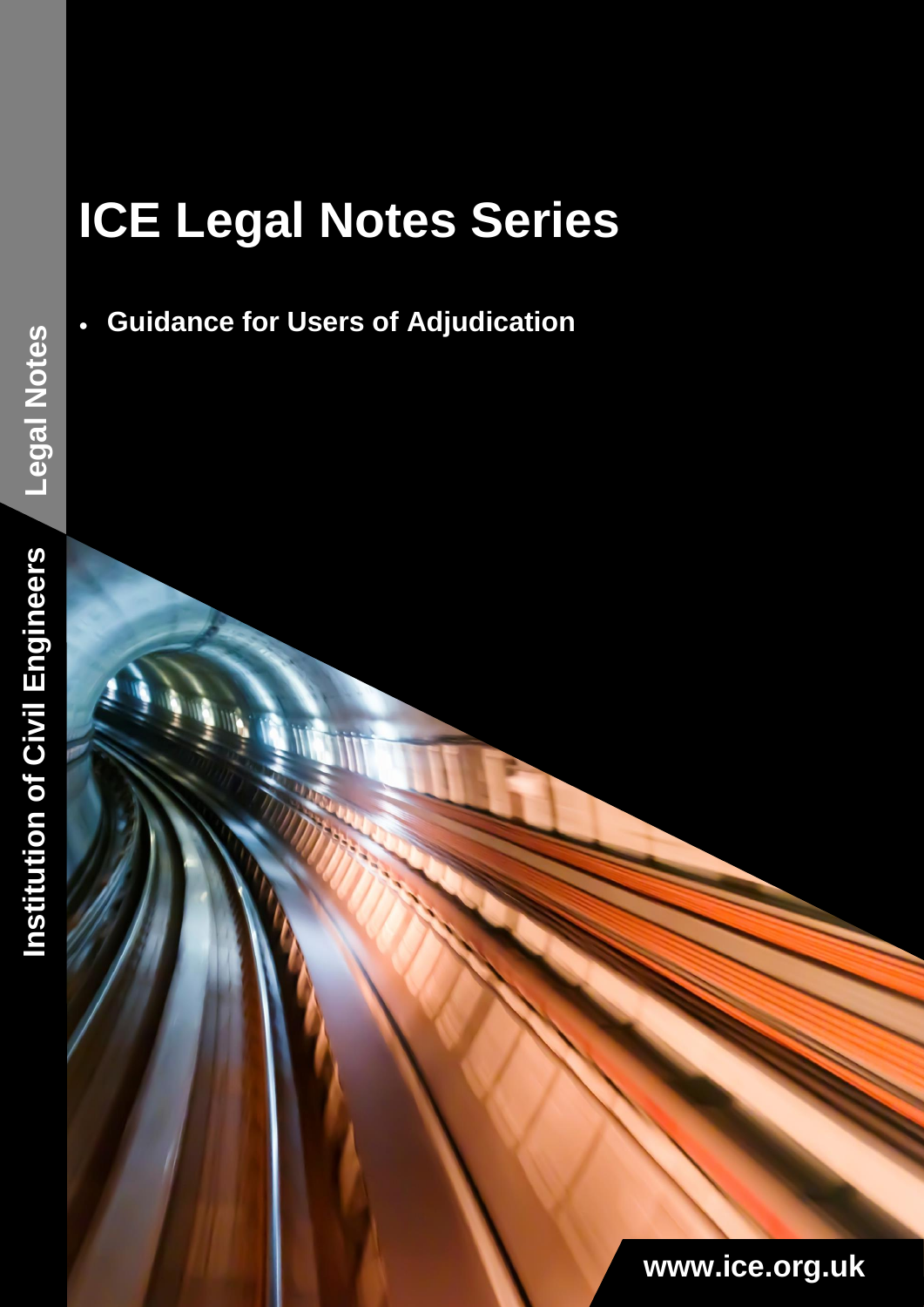Published by the Institution of Civil Engineers (ICE). One Great George Street, Westminster, London SW1P 3AA

Date of publication: 16 January 2015 © Institution of Civil Engineers (2015)

All rights including translation, reserved. Except as permitted by the Copyright, Designs and Patents Act 1988, no part of this publication may be reproduced, stored in a retrieval system or transmitted in any form or by any means, electronic, mechanical, photocopying or otherwise, without the prior written permission of the publisher, Institution of Civil Engineers, One Great George Street, Westminster, London SW1P 3AA.

#### **Acknowledgments**

Author: Alan Wilson

Produced and commissioned by: ICE Dispute Resolution Panel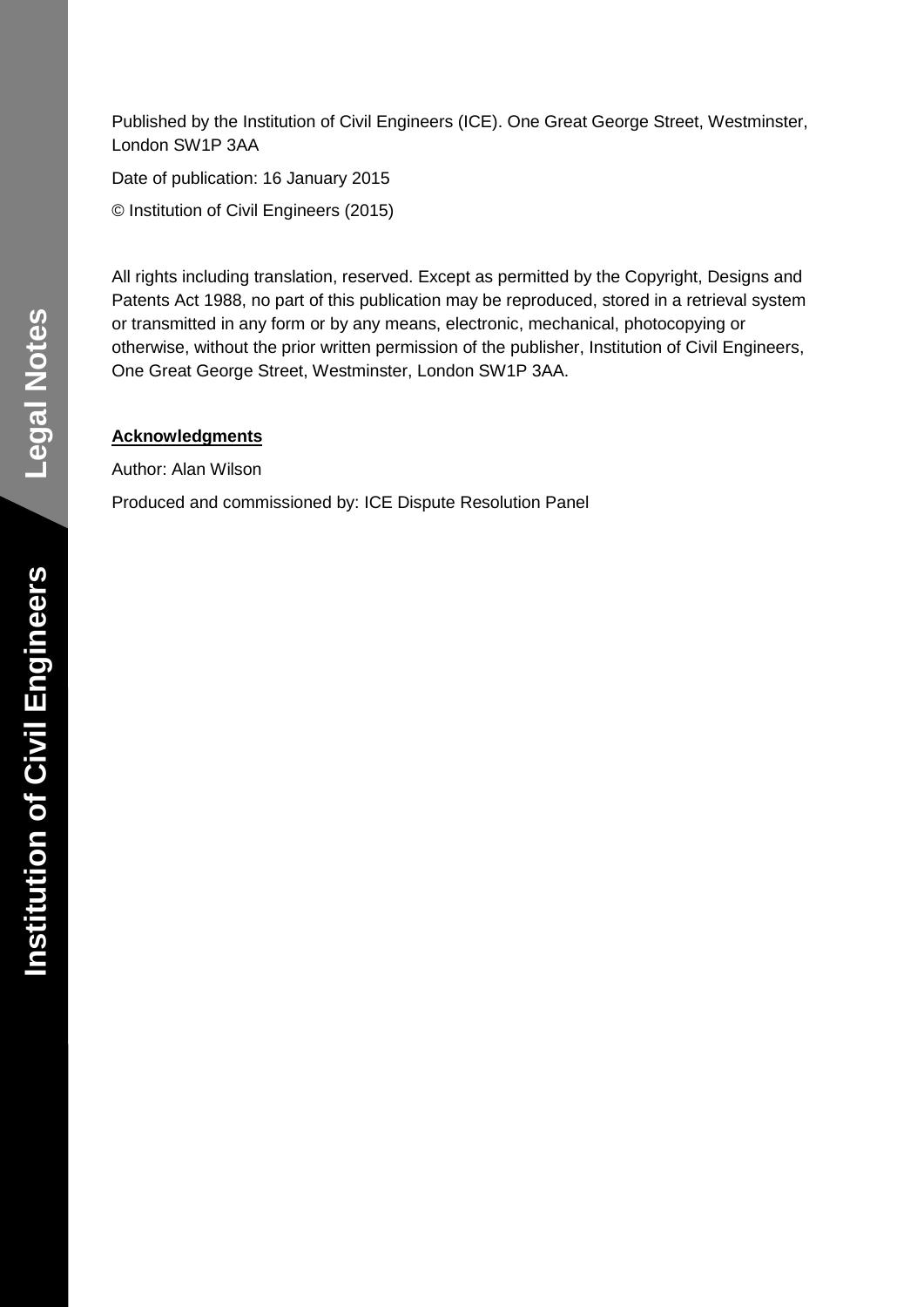# **Guidance for Users of Adjudication**

#### **1 Introduction**

- 1.0 Please note that the Guidance is not intended to be comprehensive and should not be treated as a substitute for professional advice. It is not intended as a complete statement of the law which depends on the particular circumstances and it should not be relied upon as legal advice.
- 1.1 The Housing Grants, Construction and Regeneration Act 1996 (the 'Act') as amended from time to time entitles a party to a 'Construction Contract' as defined in the Act to have a dispute resolved by adjudication.
- 1.2 This Guide specifically relates to adjudications conducted under the Scheme for Construction Contracts (England and Wales) Regulations 1998 as amended from time to time ('Scheme'), although the general principles will apply to all adjudications.
- 1.3 Parties may use adjudication with or without legal or other representation. This Guidance is intended to provide an overview of some of the issues to be considered by users and explain the role of the Institution of Civil Engineers ('ICE').
- 1.4 The ICE maintains a List of Adjudicators available to undertake adjudication. All are experienced construction professionals who are qualified by training and experience to gain entry to the List of Adjudicators. They are required to undertake continuing professional development and are regularly monitored to ensure they conform to the standards set by the ICE.

## **2 The Act and Scheme**

- 2.0 The Act provides that a Construction Contract must include certain minimum provisions for adjudication. If it does not comply with all of the eight compliance requirements, the contract is read to include the adjudication provisions set out in the Scheme.
- 2.1 Most standard form contracts are written to comply with the Act, although they may have provisions that are different from the Scheme. Many bespoke contracts do not comply in one way or another and so the Scheme applies. It is important to read the contract carefully to establish what adjudication provisions apply.

## **3 Construction Contract**

3.0 A Construction Contract is a contract to provide almost any service required for construction activities, including labour only contracts and contracts with architects, designers, engineers and surveyors. The main exclusions are

3.0.1 *Supply only contracts*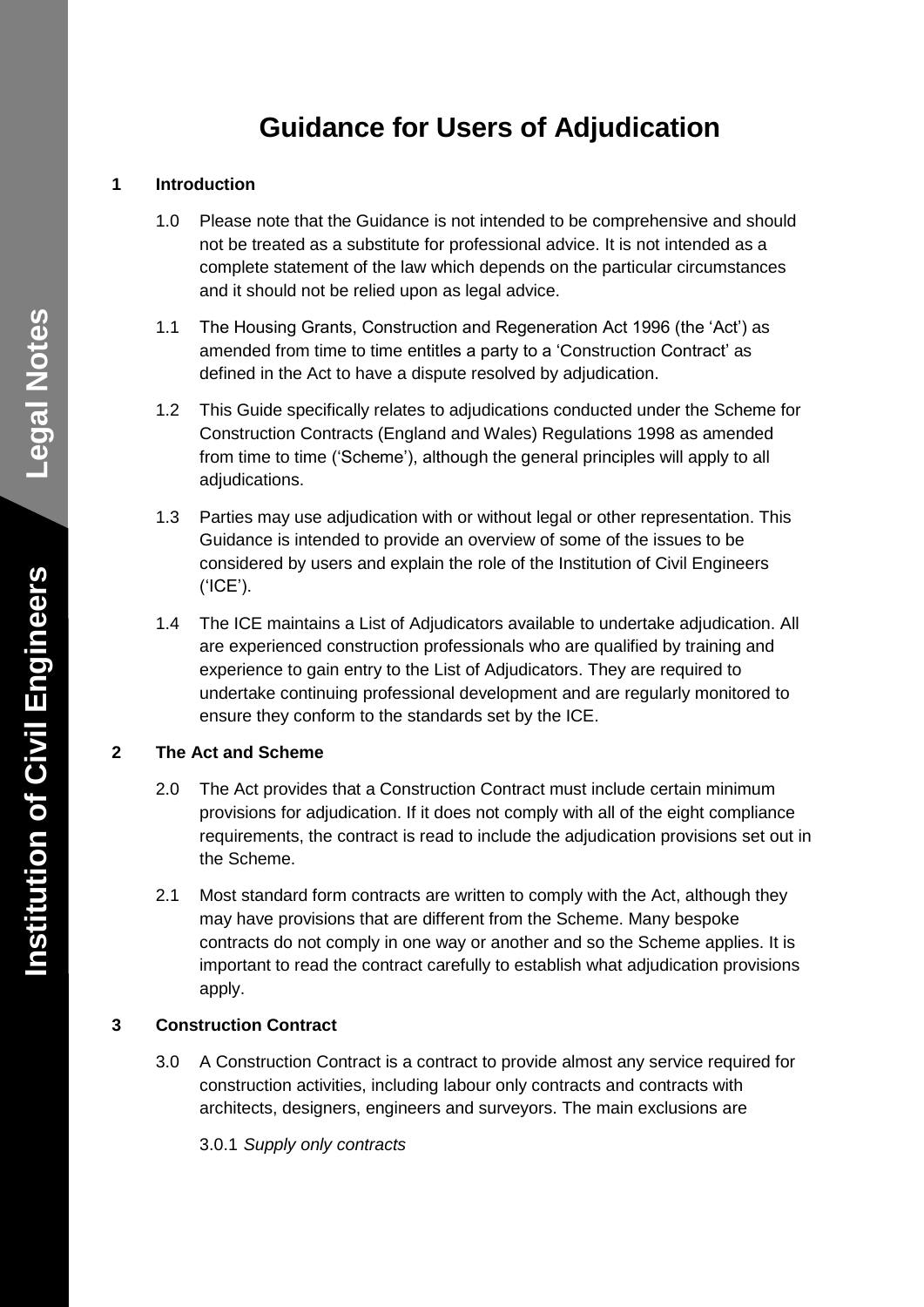- 3.0.2 *Work on process plant* on a site where the primary activity is nuclear processing, power generation, water treatment, handling chemicals, pharmaceuticals, oil, gas, steel or food and drink.
- 3.0.3 *Extracting natural gas, oil and minerals*
- 3.0.4 *Purely* artistic work

#### **4 Dispute**

- 4.0 The Act confines disputes to matters arising 'under the contract'. It cannot deal with matters such as negligence or nuisance that is not also a breach of contract.
- 4.1 A dispute is not defined in the Act but case law establishes a common sense approach
	- 4.1.1 A dispute should be given its normal meaning with no rigid legal rules
	- 4.1.2 A claim is not a dispute until it brought to the attention of the other party and it rejects it, or does not admit it and a sufficient time has elapsed; and
	- 4.1.3 Time has to be allowed for a third party such as an Engineer or Architect to issue a certificate, if the contract provides for one.
- 4.2 The Act allows for an adjudication to deal only with one dispute. What comprises one dispute is explained in case law in fairly broad terms. It might, for instance, include the valuation of an entire Interim Certificate or the time and monetary consequences of a particular disruptive event. In cannot include a series of unconnected matters.

#### **5 Procedure**

- 5.0 The Procedure depends on the particular procedural rules in the contract ("Procedural Rules") or the Scheme if that applies. After the Adjudicator is appointed, he has a duty and necessary powers to direct the procedure that best suits the fair, economical and timely resolution of the dispute.
- 5.1 The main steps are similar under most Procedural Rules and are briefly as follows.

#### **6 Notice of Adjudication**

- 6.0 The Notice of Adjudication is a key document as it determines the scope of the adjudication. It usually comprises a letter from the claiming party to the other including
	- 6.0.1 Details of the parties including their proper (usually company) names, addresses and contact details
	- 6.0.2 Details of the contract ideally stating the title of the works, date and terms, such as NEC3 Engineering and Construction Contract Option B: Priced contract with bill of quantities (June 2005) or 'Anyco Standard Subcontract Conditions'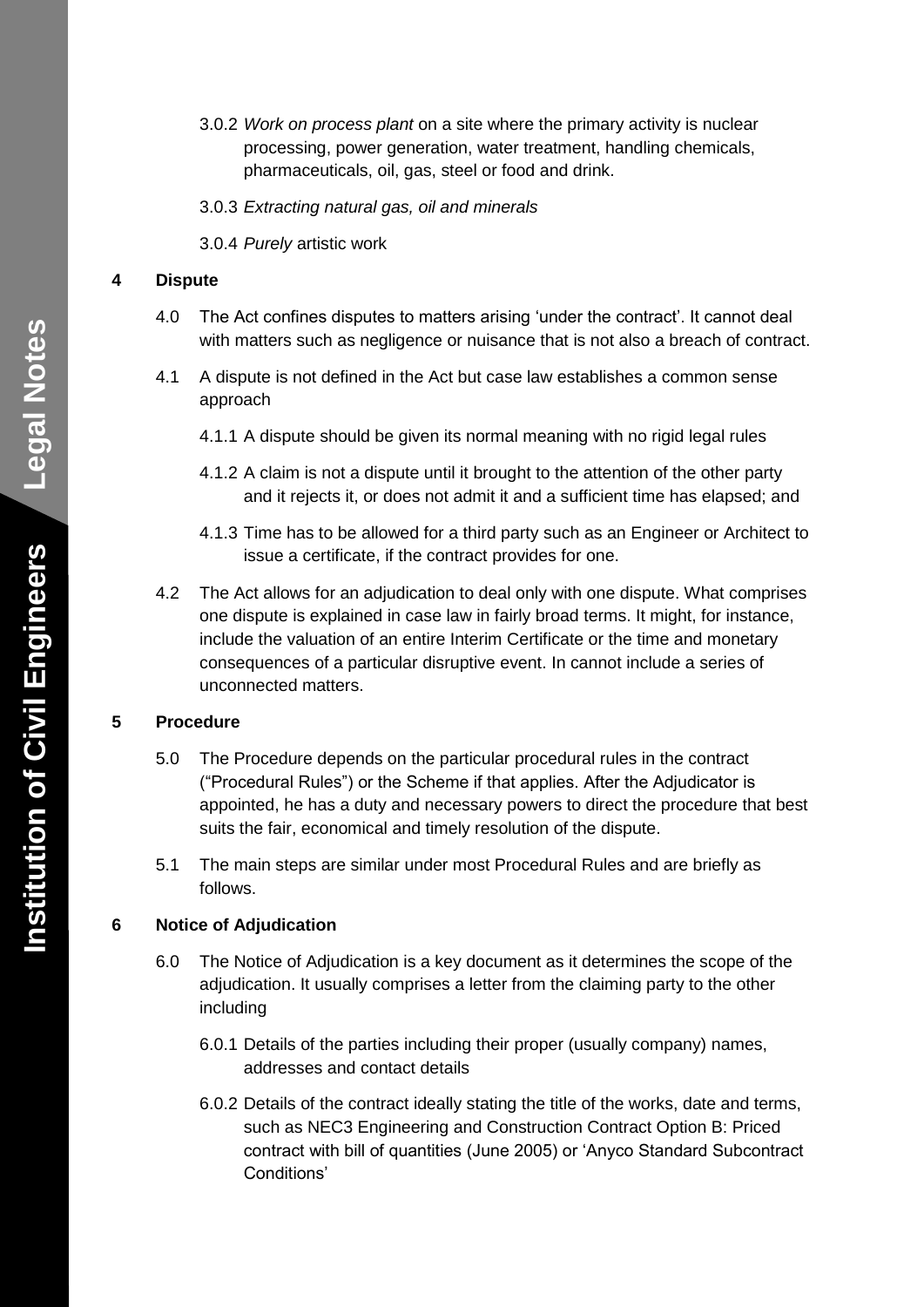6.0.3 A brief description of the dispute

6.0.4 A statement of the redress claimed whether a sum of money or a declaration as to the extension of time.

#### **7 Appointment of the Adjudicator**

- 7.0 There are several ways to appoint an adjudicator. In each case, the object is to make an appointment and 'Refer' the dispute within 7 days of the Notice of Adjudication.
	- 7.0.1 The parties can agree an adjudicator chosen from a list. For this reason the ICE publishes its list online with a selection facility to identify an adjudicator with the right specialism and location, if that is thought desirable.
	- 7.0.2 Some contracts include a named adjudicator or several from which a choice must be made.
	- 7.0.3 If there is no named adjudicator or if the parties cannot agree, the claiming party must apply to an Adjudicator Nominating Body ('ANB') for a nomination. Some contracts specify the ANB, in which case that ANB must be used. If not, the claiming party can apply to any ANB. There is usually an application form to accompany a copy of the Notice of Adjudication and the appointment fee.
- 7.1 The adjudicator will usually provide his terms when accepting an appointment. He is entitled to reasonable fees and expenses. The terms of appointment vary but parties should be alert to any which place greater obligations upon them that provided by the Procedural Rules. The ICE publishes online standard terms of appointment intended to provide a fair balance between the parties and the adjudicator.
- 7.2 Once the ANB has appointed an adjudicator, the ANB has no responsibility for the conduct of the adjudication. The ICE has an independent complaints procedure and will investigate any failure of its appointed adjudicators. However, no ANB can challenge the decision which will always be a matter for the courts.

#### **8 Referral**

8.0 The claiming party must refer ('Referral') the dispute to the appointed adjudicator. This must be completed within 7 days of the Notice of Adjudication.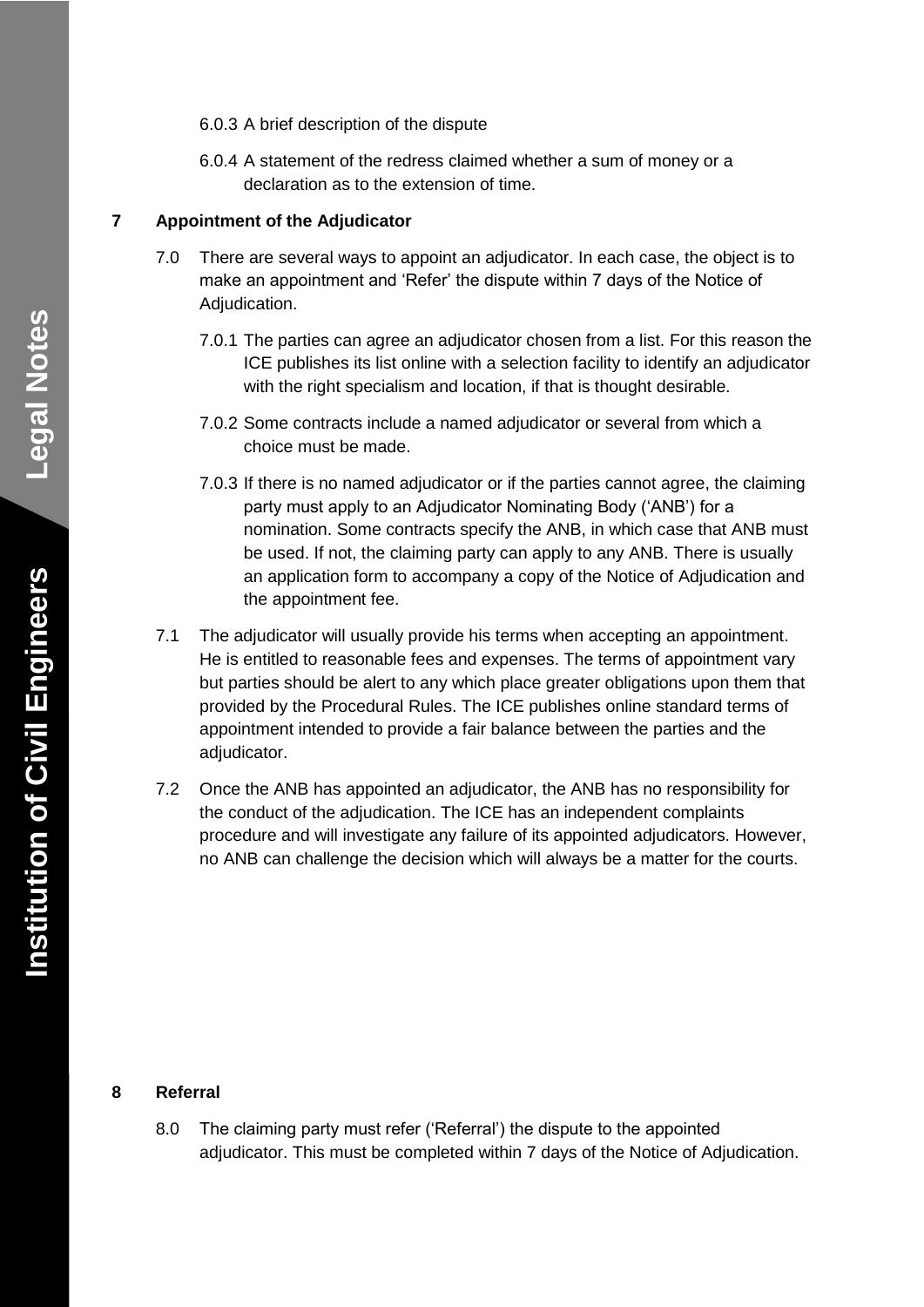- 8.1 The Referral comprises a statement of the case by the claiming party together with copies of the documents upon which it relies. The statement should include such information as
	- 8.1.1 Details of the contract
	- 8.1.2 A narrative of the events leading up to the dispute
	- 8.1.3 A list of the matters in dispute
	- 8.1.4 An explanation of the claim, the facts, contractual terms, evidence and law upon which it relies
	- 8.1.5 The calculation of any monetary claim and a list of the redress sought.
- 8.2 It is helpful to the adjudicator and may save costs if the claiming party briefly explains the position taken by the other party and reasons why the claiming party says it is wrong.
- 8.3 The Referral and all other correspondence to the adjudicator must be sent at the same time and by the same means to the other party.

#### **9 Timetable**

- 9.0 The adjudicator will provide directions to the parties during the adjudication. He will probably issue his first directions when he receives the Referral and can assess what is required.
- 9.1 It is important that the directions are followed as the adjudicator may proceed without a submission that is not made when requested, may draw inferences from that failure and may make a Decision using only the information provided.
- 9.2 The Act requires the adjudicator to issue his decision within 28 days of the Referral. He may extend this time by 14 days with the agreement of the claiming party only or longer by agreement of both parties.
- 9.3 The first directions will require the party not making the claim to provide a response ('Response') usually within a period of 7 to 14 days after the Referral.
- 9.4 After receiving the Response, the adjudicator may agree to the parties each making a further submission. However, the time available is limited as the adjudicator will probably require 7 to 14 days to make his decision. He may, therefore, limit the time for these further submissions to a few days. He may also restrict the content of the submissions to answering new material provided by the other party; and may limit the number of pages that may be submitted.

#### **10 Meeting**

10.0 If the adjudicator considers it appropriate, he may call a meeting. It is not essential and adjudications are often successfully completed on documents only. However, it may help the adjudicator to understand the parties' cases and give him the opportunity to speak to any witnesses.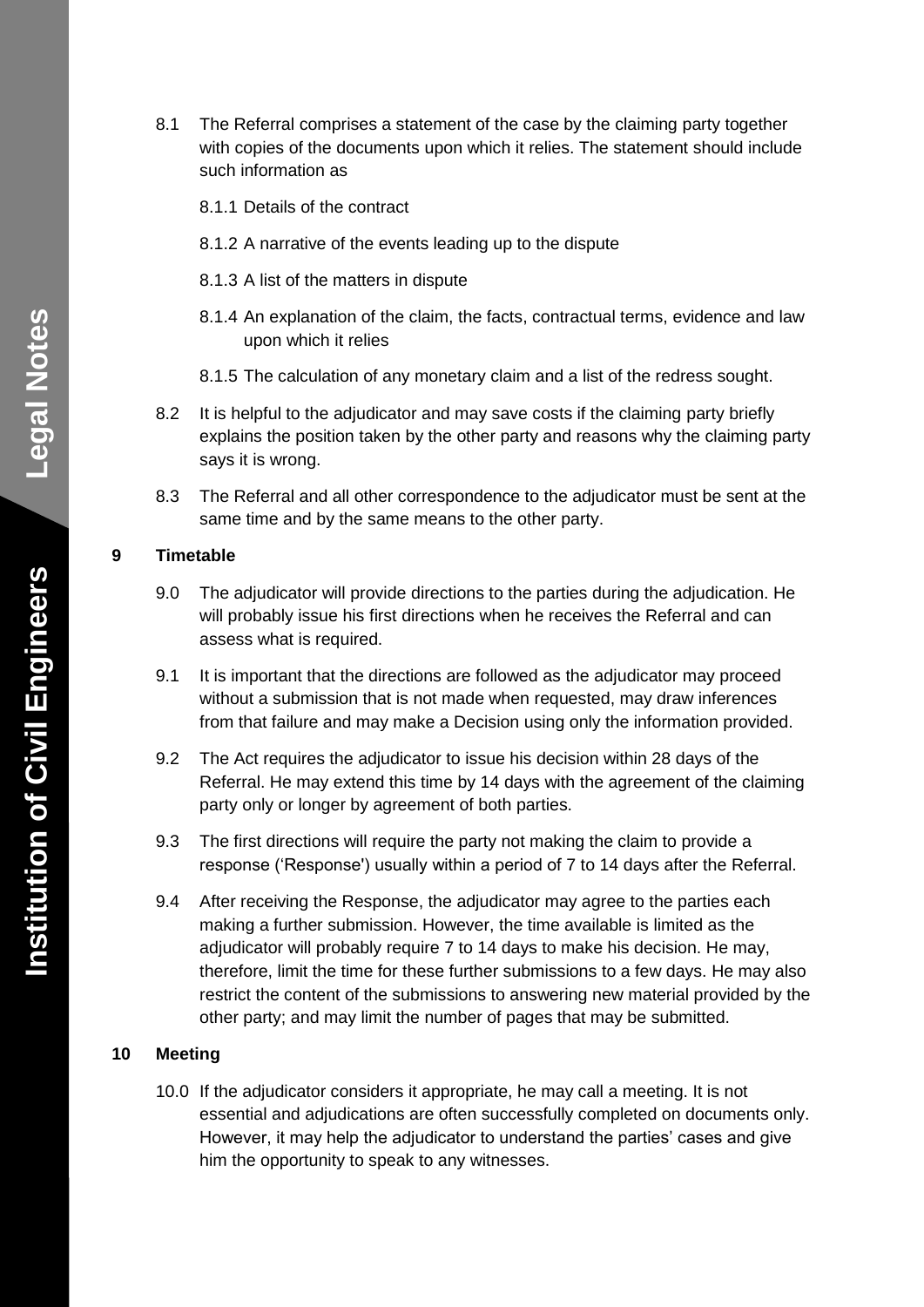- 10.1 The meeting is usually at a location agreed by the parties to make transport as convenient as possible. The venue is usually organised by the claiming party but the cost may be taken as part of the adjudicator's expenses.
- 10.2 The parties may be represented in the meeting by any person they wish. The adjudicator may restrict how many people attend the meeting which should be limited to those who have a contribution to make. He will usually provide an agenda and state how long the meeting should last.

#### **11 External Advice**

- 11.0 Most Procedural Rules permit the adjudicator to take external legal or technical advice, usually with the agreement of or having given notice to the parties. In most cases, with an experienced adjudicator, this should be unnecessary. The adjudicator will have in mind his duty to decide the dispute in an economical manner.
- 11.1 The adjudicator must provide the external advice to the parties to comment upon.

#### **12 Jurisdiction**

- 12.0 Occasionally parties challenge the jurisdiction of the adjudicator either in whole or part. This may be genuine or can be seen as a tactic to unfairly stop an adjudication or unsettle the adjudicator. The arguments are usually based on the considerable case law that has built up on the subject and are outside the scope of these notes.
- 12.1 Unless the Procedural Rules provide, the adjudicator does not have jurisdiction to decide whether he has jurisdiction to continue. He is under a duty to continue unless he reaches the conclusion that he does not have jurisdiction.
- 12.2 Most adjudicators will ask both parties of their views and provide brief reasons why he should or should not continue. If he continues and it is later found that he does not have jurisdiction, the party asking him to continue, usually the claiming party, will be responsible for paying his fees and expenses.

#### **13 Decision**

- 13.0 The decision must be issued within the time allowed by the Procedural Rules; usually 28 days as may be extended by agreement.
- 13.1 The decision usually includes reasons. If the Procedural Rules do not provide for reasons the parties may ask for them before the decision is written. Adjudicators are unlikely to refuse to provide reasons. Some say reasons increase the cost but they enable the parties to understand the decision; and the adjudicator will have to provide his own draft reasons to arrive at the decision, so most of the work has been done, in any event.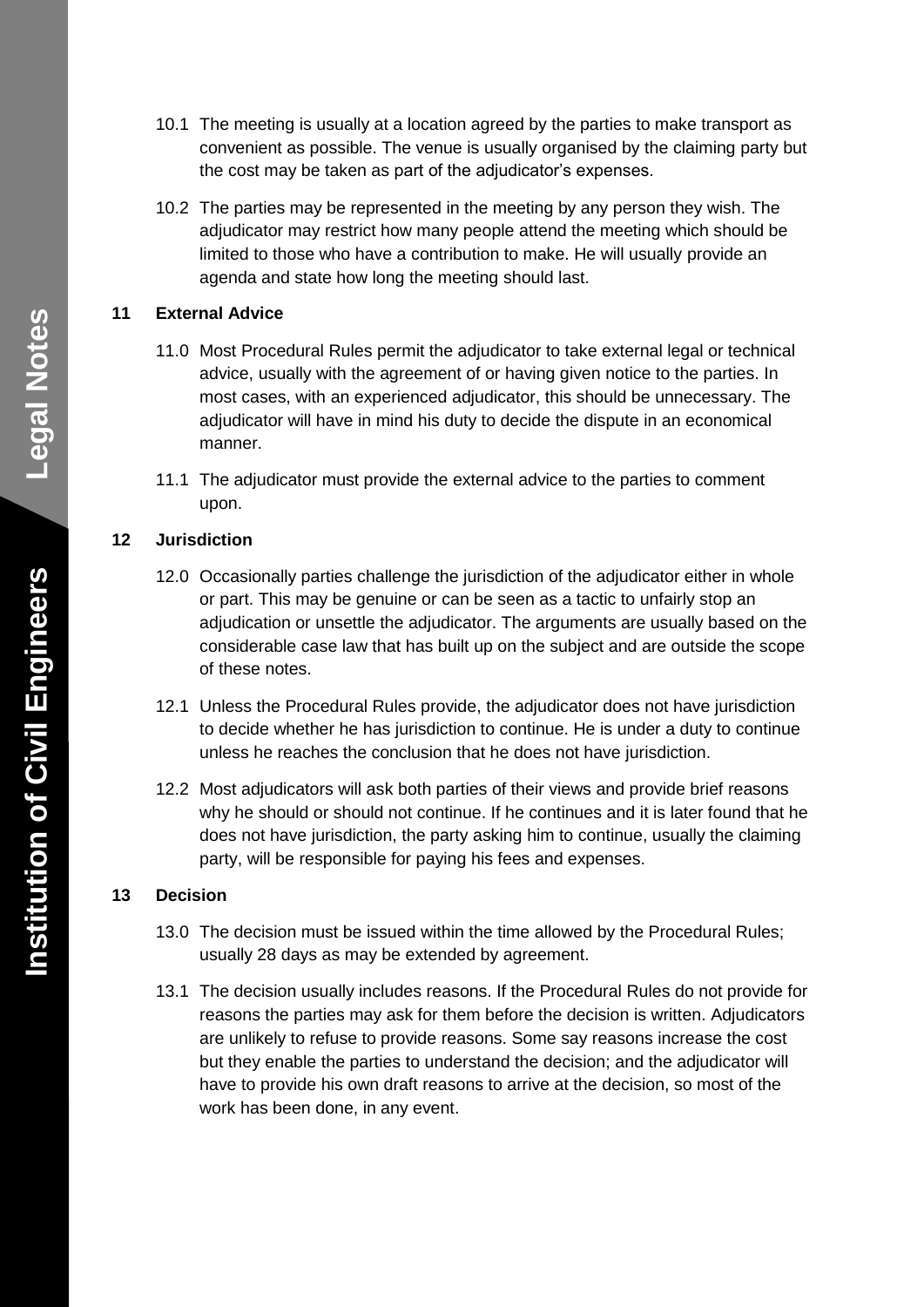#### **14 Costs, Fees and Expenses**

- 14.0 Costs are the costs incurred by the parties; for instance legal representation, experts, travel and copying. These are borne by the party incurring the cost unless the parties have agreed otherwise. Terms in contracts providing such an agreement are now considered to be unenforceable.
- 14.1 Fees and expenses are the remuneration of and costs incurred by the adjudicator. As noted above, this may include such things as room hire or the cost of external advice. The decision will state the amount of the fees and expenses and who is liable to pay. This usually means that the losing party will pay. Sometime, the fees and expenses are apportioned if the adjudicator considers this is just. If the decision does not say otherwise, the parties are liable in equal shares.
- 14.2 Whichever party is held to be liable by the decision, the parties remain subject to joint and several liability. This means that if the party held liable fails to pay, the adjudicator can oblige the other party to pay him. It will then have to recover the sum from the party held liable.

#### **15 Enforcement**

15.0 The decision will say what is to be done by the parties and when. If a party does not comply, the courts have special procedures in place to enforce an adjudicator's decision without unnecessary cost. Specialist advice should be sought if this becomes necessary.

#### **References**

For further information on adjudication, visit the ICE website at [www.ice.org.uk](http://www.ice.org.uk/) or contact

Dispute Resolution Service The Institution of Civil Engineers One Great George Street London SW1P 3AA Tel: 020 7222 7722

| Online selection of Adjudicators                 | www.ice.org.uk/disputeresolution |
|--------------------------------------------------|----------------------------------|
| Application for the Nomination of an Adjudicator | www.ice.org.uk/disputeresolution |
| <b>ICE Adjudication Procedure</b>                | www.ice.org.uk/disputeresolution |
| <b>ICE Adjudicator's Agreement</b>               | www.ice.org.uk/disputeresolution |